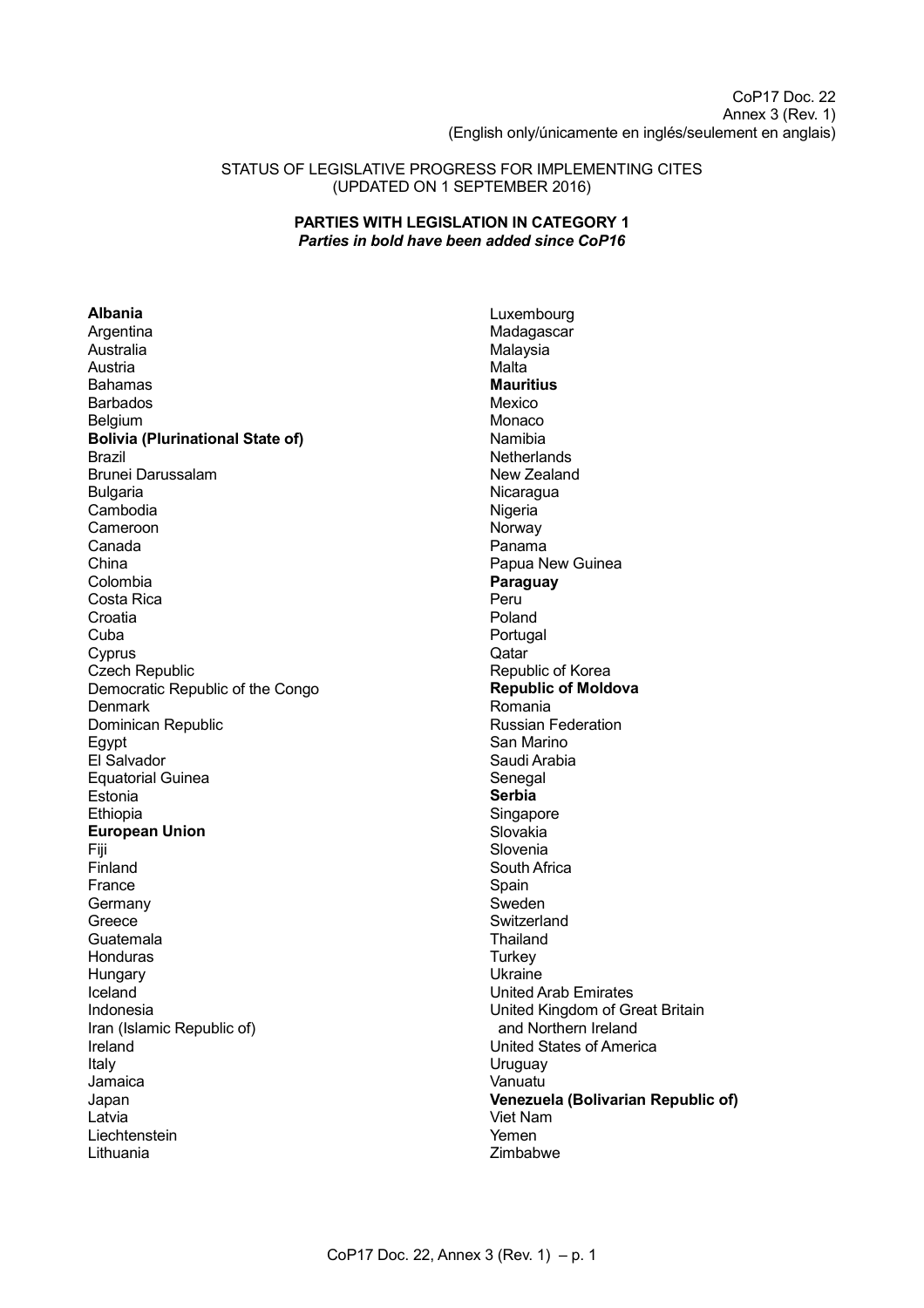## **Table 1: Parties with legislation in Category 2 or 3, which had been party to the Convention for five years or more as of March 2013 (Status updated 1 September 2016)**

|                | <b>Party</b>           | <b>Entry into</b><br>force of the<br><b>Convention</b> | <b>Category</b> | Plan /<br><b>Timetable</b> | <b>Draft</b> | <b>Submitted</b><br>for<br>enactment | <b>Progress summary</b>                                                                                                                                                                                                           | <b>Next steps/needs</b>                                                                                                                                                          |
|----------------|------------------------|--------------------------------------------------------|-----------------|----------------------------|--------------|--------------------------------------|-----------------------------------------------------------------------------------------------------------------------------------------------------------------------------------------------------------------------------------|----------------------------------------------------------------------------------------------------------------------------------------------------------------------------------|
| -1             | Afghanistan            | 28.01.1986                                             | 3               | <b>Yes</b>                 | Yes          |                                      | Enabling legislation (environmental) enacted;<br>implementing regulations were prepared and<br>later revised but no recent information on status                                                                                  | Finalization and submission of draft<br>legislation; external drafting assistance<br>seems available, if needed                                                                  |
| 2              | Algeria                | 21.02.1984                                             | $\overline{2}$  | <b>Yes</b>                 | <b>Yes</b>   |                                      | <b>Comments provided by the Secretariat on</b><br>comprehensive revised draft legislation.<br>Participated in CITES/UNEP workshop.<br>Timetable indicates submission and<br>possibly adoption before end of 2016                  | <b>Finalization and submission of</b><br>implementing legislation to Parliament<br>for enactment.                                                                                |
| 3              | Antigua and<br>Barbuda | 06.10.1997                                             | $\overline{2}$  | Yes                        | Yes          |                                      | Comprehensive enabling legislation adopted<br>and submitted to the Secretariat. Legislation<br>placed in Category 2, pending the finalization of<br>the implementing regulations                                                  | Finalization and submission of<br>implementing regulations. Agreement<br>between AG and Secretariat on revised<br>legislative analysis, including possible<br>Category 1 status  |
| 4              | Azerbaijan             | 21.02.1999                                             | $\overline{2}$  |                            |              |                                      | CITES legislation enacted; English translation<br>provided to the Secretariat. The Secretariat<br>provided its initial analysis to Azerbaijan in July<br>2016                                                                     | Agreement between AZ and Secretariat on<br>revised legislative analysis, including<br>possible Category 1 status. Discussions are<br>ongoing                                     |
| 5              | Bangladesh             | 18.02.1982                                             | $\overline{2}$  |                            |              |                                      | Enabling legislation enacted; implementing<br>regulations are being finalized but have not<br>been submitted to the Secretariat.                                                                                                  | Finalization and submission of<br>implementing regulations. Agreement<br>between BD and the Secretariat revised<br>legislative analysis, including possible<br>Category 1 status |
| 6              | <b>Belarus</b>         | 08.11.1995                                             | $\overline{2}$  |                            |              |                                      | Enabling and implementing legislation enacted<br>and submitted in national language. Legislation<br>to be translated into one of the working<br>languages with assistance from Norway                                             | Agreement between BY and Secretariat on<br>revised legislative analysis, including<br>possible Category 1 status                                                                 |
| $\overline{7}$ | <b>Belize</b>          | 21.09.1981                                             | 3               | Yes                        | <b>Yes</b>   |                                      | Comprehensive draft legislation prepared;<br>the draft is currently being revised with input<br>from SA, the Secretariat (provided in April<br>2016) and others. Expected to be submitted<br>for enactment before the end of 2016 | Finalization and submission of draft<br>legislation. Agreement between BZ and<br>Secretariat on revised legislative<br>analysis, including possible Category 1<br>status         |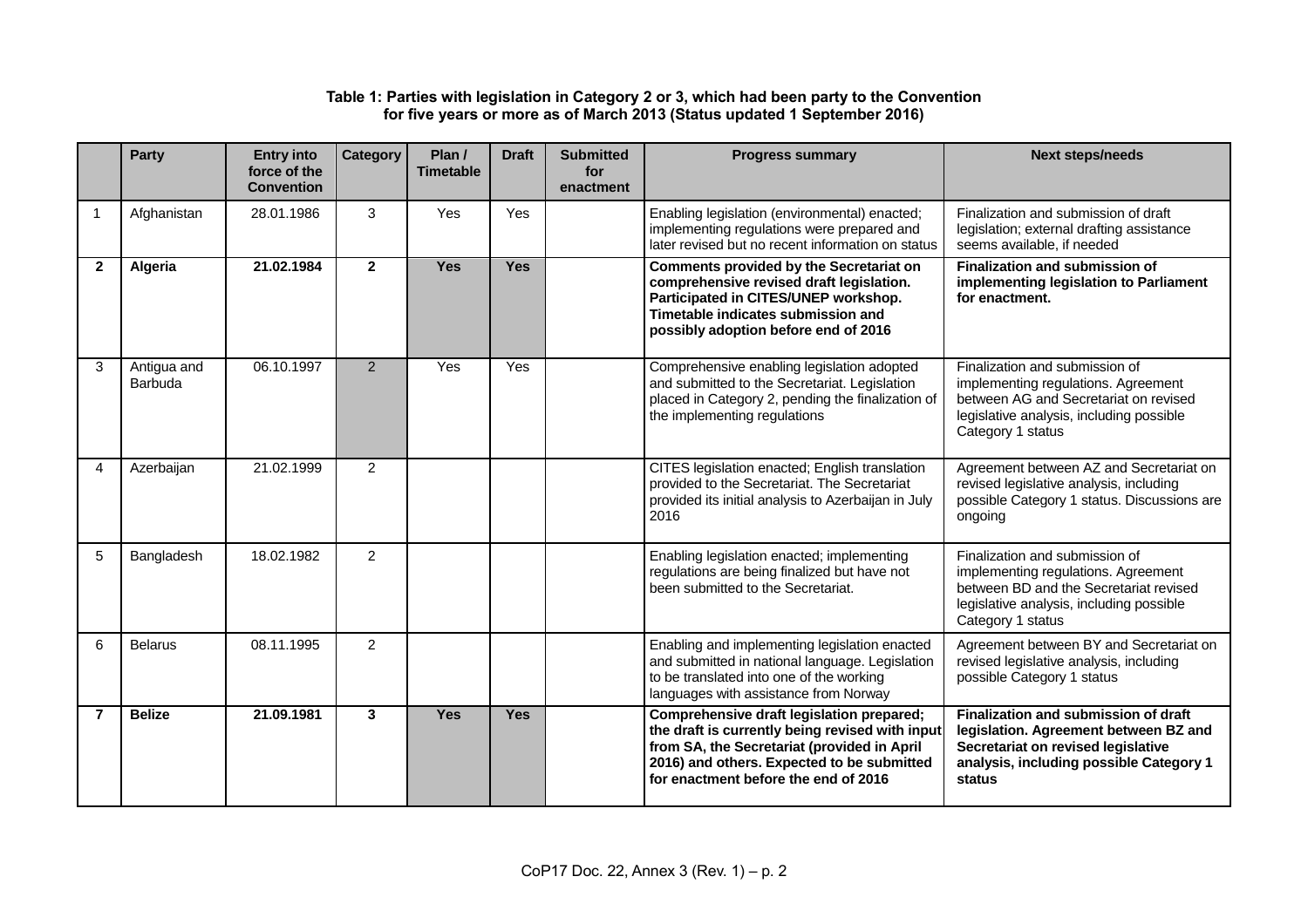|    | <b>Party</b>                | <b>Entry into</b><br>force of the<br><b>Convention</b> | Category       | Plan /<br><b>Timetable</b>      | <b>Draft</b> | <b>Submitted</b><br>for<br>enactment | <b>Progress summary</b>                                                                                                                                                                                  | <b>Next steps/needs</b>                                                                                                                                    |
|----|-----------------------------|--------------------------------------------------------|----------------|---------------------------------|--------------|--------------------------------------|----------------------------------------------------------------------------------------------------------------------------------------------------------------------------------------------------------|------------------------------------------------------------------------------------------------------------------------------------------------------------|
| 8  | <b>Benin</b>                | 28.05.1984                                             | $\overline{2}$ | Yes                             | Yes          |                                      | Some legislation is in place but a CITES law<br>has not yet been prepared                                                                                                                                | Finalization and submission of draft<br>legislation; drafting assistance seems to be<br>needed                                                             |
| 9  | <b>Bhutan</b>               | 13.11.2002                                             | 3              | Yes                             | Yes          |                                      | Enabling legislation (forest and wildlife)<br>enacted; review by BT and Secretariat of<br>existing and planned legislation; draft<br>implementing legislation to be developed.<br>Request for assistance | Agreement by BT and Secretariat on<br>legislative analysis of existing legislation<br>and need for supplemental legislation                                |
| 10 | Botswana                    | 12.02.1978                                             | $\overline{2}$ | Yes                             | Yes          | Yes                                  | CITES legislation for terrestrial wildlife including<br>plants enacted; draft amendments to wildlife<br>act, covering fish species, shared with<br>Secretariat for comments in August 2016               | Enactment of submitted legislation - may<br>happen before end of 2016. Agreement by<br>BW and Secretariat on revised legislative<br>analysis               |
| 11 | <b>Burkina Faso</b>         | 11.01.1990                                             | $\overline{2}$ |                                 | <b>No</b>    |                                      | Commitment to draft legislation in the form of a<br>decree; the legislative plan is being prepared.<br>Participated in CITES/UNEP workshop                                                               | Preparation of draft legislation; formal<br>request for assistance. External support<br>seems to be available                                              |
| 12 | Burundi                     | 06.11.1988                                             | 2              |                                 |              |                                      | CITES enabling legislation enacted in 2011 and<br>submitted to the Secretariat in 2016. Legislation<br>placed in Category 2 pending operationalization                                                   | Gaps in legislation needs to be addressed.                                                                                                                 |
| 13 | Cabo Verde                  | 08.11.2005                                             | 3              | Yes                             | No           |                                      | Commitment to prepare draft legislation; formal<br>request for assistance                                                                                                                                | Preparation of draft legislation; drafting<br>assistance needed                                                                                            |
| 14 | Central African<br>Republic | 25.11.1980                                             | 3              | Submitted<br>on 14,04.16        | Yes          |                                      | Commitment to draft legislation. Participated in<br>CITES/UNEP workshop. Draft legislation<br>submitted to the Secretariat for comments in<br>June 2016                                                  | Preparation of draft legislation; assistance<br>provided under African Development Bank<br>project in the region. Formal request for<br>further assistance |
| 15 | Chad                        | 03.05.1989                                             | $\overline{2}$ |                                 | Yes          |                                      | Draft amendment law and specific CITES<br>regulation to be prepared                                                                                                                                      | Finalization and submission of draft<br>legislation; drafting assistance possibly<br>needed                                                                |
| 16 | Chile                       | 01.07.1975                                             | $\overline{2}$ | Yes                             | Yes          | Yes                                  | Draft legislation prepared and submitted to<br>Parliament; bill revised and submitted to House.<br>where additional revisions made; submitted to<br>Senate who is actively considering the Bill          | Revision of submitted legislative bill and<br>enactment, followed by agreement<br>between CL and the Secretariat on revised<br>legislative analysis        |
| 17 | <b>Comoros</b>              | 21.02.1995                                             | $\mathbf{3}$   | <b>Submitted</b><br>on 22.04.16 | <b>Yes</b>   |                                      | Formal request for assistance. Participated<br>in CITES/UNEP workshop. Drafting<br>assistance needed and SSFA to support<br>progress is being finalized. External legal<br>consultant identified         | Preparation of a legal analysis;<br>preparation of draft legislation;<br>consultations and finalization and<br>submission of draft legislation             |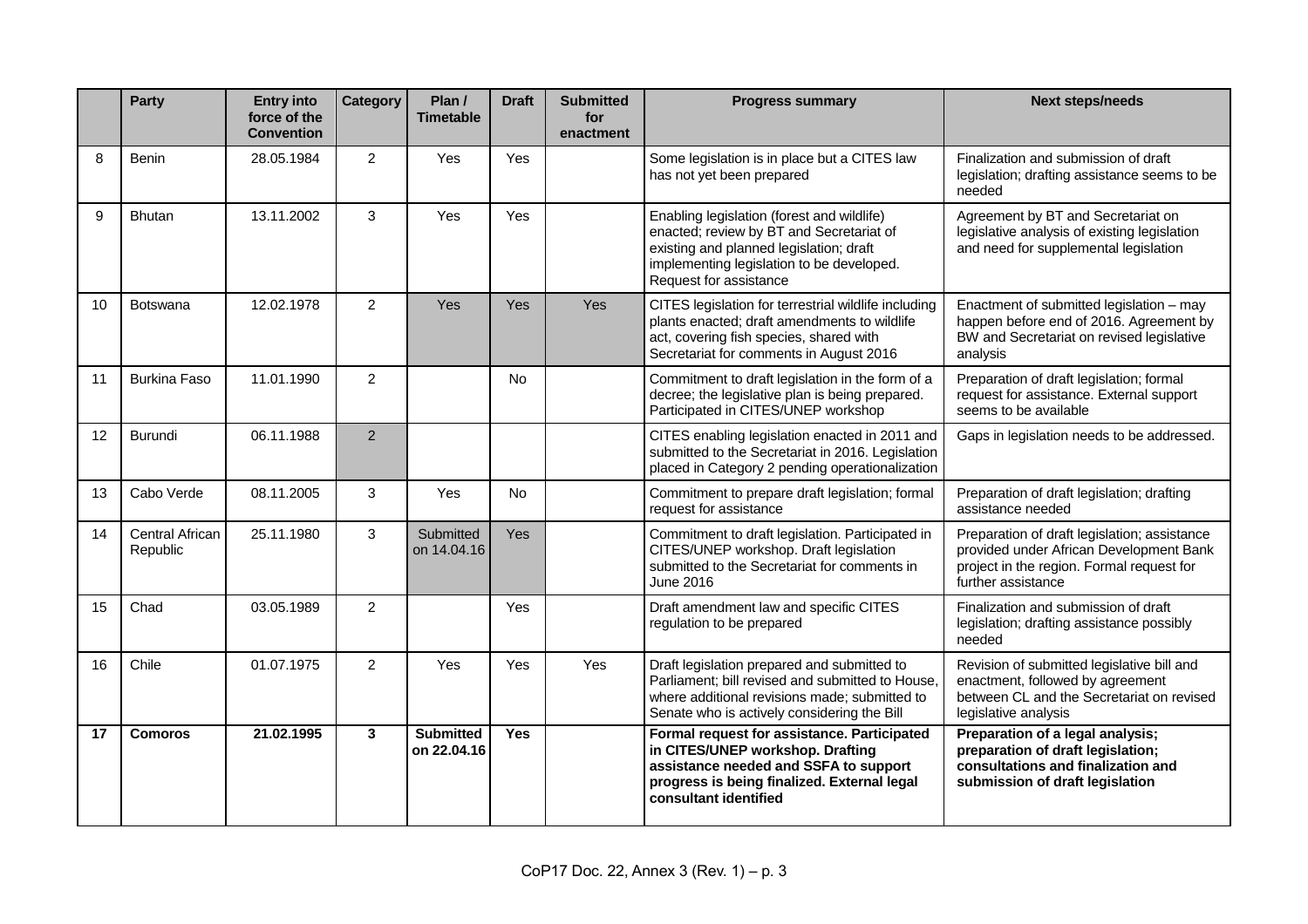|    | <b>Party</b>    | <b>Entry into</b><br>force of the<br><b>Convention</b> | <b>Category</b> | Plan /<br><b>Timetable</b> | <b>Draft</b> | <b>Submitted</b><br>for<br>enactment | <b>Progress summary</b>                                                                                                                                                                                    | <b>Next steps/needs</b>                                                                                                  |
|----|-----------------|--------------------------------------------------------|-----------------|----------------------------|--------------|--------------------------------------|------------------------------------------------------------------------------------------------------------------------------------------------------------------------------------------------------------|--------------------------------------------------------------------------------------------------------------------------|
| 18 | Congo           | 01.05.1983                                             | $\overline{2}$  | Yes                        | Yes          |                                      | Draft legislation prepared; copies of CITES-<br>relevant legislation provided to Secretariat<br>(protected domestic species, wildlife and<br>protected areas, forests); no recent information<br>on status | Finalization and submission of draft<br>legislation; drafting assistance possibly<br>needed                              |
| 19 | Côte d'Ivoire   | 19.02.1995                                             | 3               | Submitted on<br>03.05.2016 | Yes          |                                      | Draft legislation prepared; formal request for<br>assistance                                                                                                                                               | Finalization and submission of draft<br>legislation; assistance provided by a<br>programme financed by AfD               |
| 20 | <b>Djibouti</b> | 07.05.1992                                             | $\mathbf{3}$    | <b>No</b>                  | <b>No</b>    |                                      | No progress. Subject to a recommendation<br>to suspend trade since 30 April 2004. No<br>participation in CITES/UNEP workshop. No<br>recent information on status                                           | Preparation of draft legislation;<br>assistance needed                                                                   |
| 21 | Dominica        | 02.11.1995                                             | 3               | Yes                        | Yes          |                                      | Draft legislation prepared; existing and draft<br>legislation reviewed by DM and Secretariat;<br>formal request for assistance                                                                             | Finalization and submission of draft<br>legislation; drafting assistance needed                                          |
| 22 | Ecuador         | 01.07.1975                                             | $\overline{2}$  | Yes                        | Yes          |                                      | Draft legislation prepared; CITES workshop<br>organized in the country and follow-up<br>underway                                                                                                           | Finalization and submission of draft<br>legislation                                                                      |
| 23 | Eritrea         | 22.01.1995                                             | $\overline{2}$  | Yes                        | Yes          |                                      | Draft legislation prepared several years ago but<br>no recent information on status                                                                                                                        | Finalization and submission of draft<br>legislation                                                                      |
| 24 | Gabon           | 14.05.1989                                             | $\overline{2}$  | Yes                        | No           |                                      | Commitment to draft legislation; existing<br>legislation reviewed by GA and Secretariat;<br>legislative guidance material and examples<br>provided by Secretariat. No recent information<br>on status      | Preparation of draft legislation; internal and<br>external drafting assistance seems<br>available                        |
| 25 | Gambia          | 24.11.1977                                             | $\overline{2}$  | Yes                        | Yes          |                                      | Draft legislation prepared but no recent<br>information on status; 2003 Biodiversity Act<br>provided                                                                                                       | Finalization and submission of draft<br>legislation; drafting assistance possibly<br>needed                              |
| 26 | Georgia         | 12.12.1996                                             | $\overline{2}$  |                            | Yes          | Yes                                  | Comments on draft legislation provided by the<br>Secretariat. Draft legislation analysed by the<br>Secretariat                                                                                             | Enactment and agreement between GE<br>and Secretariat on revised legislative<br>analysis, and possibly Category 1 status |
| 27 | Ghana           | 12.02.1976                                             | 3               | Yes                        | Yes          | Yes                                  | Participated in CITES/UNEP workshop. First<br>reading of Bill by Parliament has occurred in<br>mid-2016; the Bill is expected to be enacted<br>fairly soon                                                 | Enactment and agreement between GH<br>and Secretariat on revised legislative<br>analysis                                 |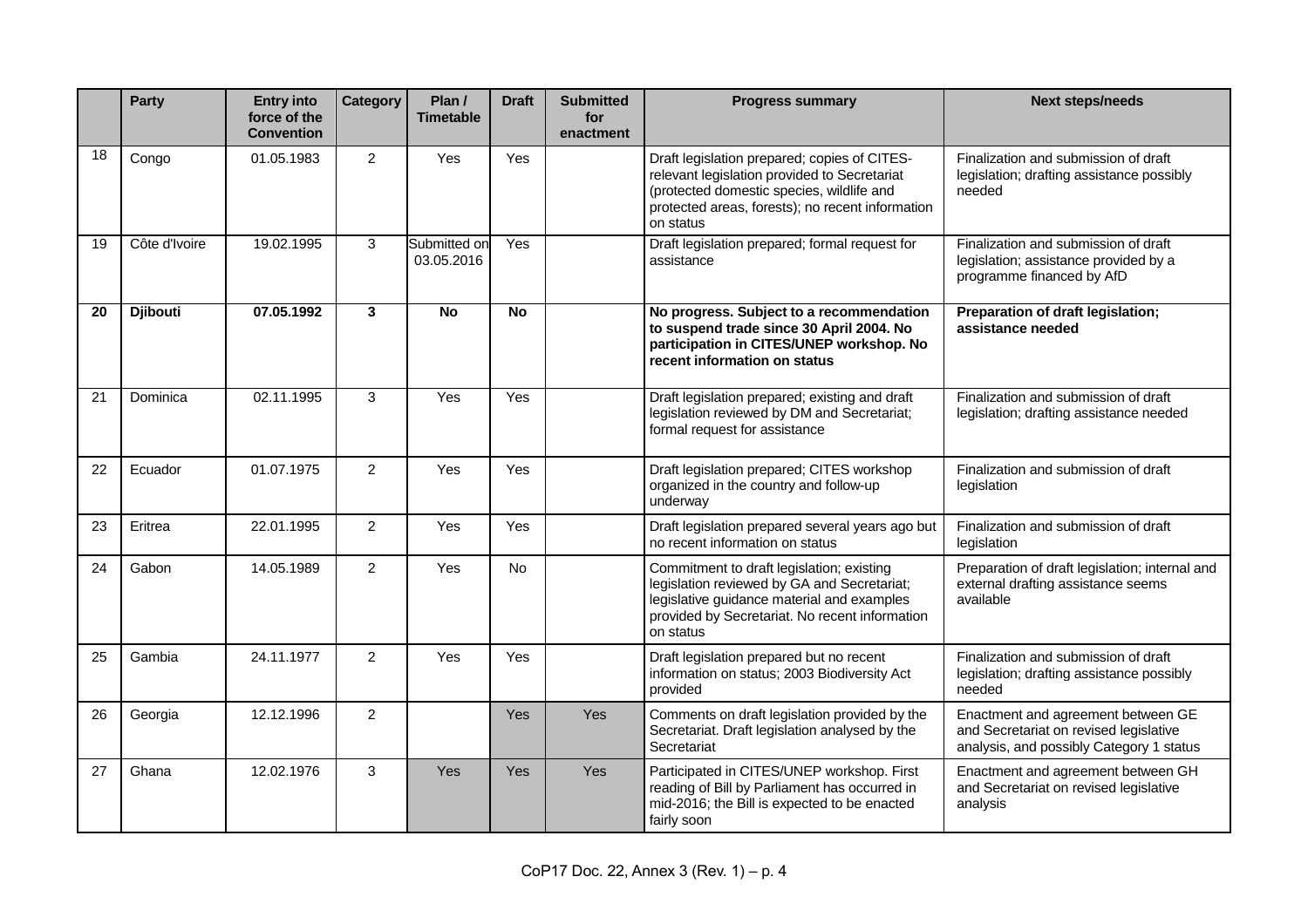|    | <b>Party</b>             | <b>Entry into</b><br>force of the<br><b>Convention</b> | <b>Category</b> | Plan /<br><b>Timetable</b> | <b>Draft</b> | <b>Submitted</b><br>for<br>enactment | <b>Progress summary</b>                                                                                                                                                                                                        | <b>Next steps/needs</b>                                                                                                                                     |
|----|--------------------------|--------------------------------------------------------|-----------------|----------------------------|--------------|--------------------------------------|--------------------------------------------------------------------------------------------------------------------------------------------------------------------------------------------------------------------------------|-------------------------------------------------------------------------------------------------------------------------------------------------------------|
| 28 | Grenada                  | 28.11.1999                                             | 3               | Yes                        | <b>Yes</b>   |                                      | Draft legislation prepared; existing and draft<br>legislation reviewed by GD and Secretariat;<br>formal request for assistance                                                                                                 | Finalization and submission of draft<br>legislation; drafting assistance needed                                                                             |
| 29 | Guinea                   | 20.12.1981                                             | $\overline{2}$  | Submitted<br>on 19.04.16   | <b>Yes</b>   |                                      | Draft legislation prepared; enactment of<br>appropriate legislation is a key element in<br>current CITES compliance matter concerning<br>Guinea. Formal request for assistance                                                 | Finalization and submission of draft<br>legislation; drafting assistance possibly<br>needed                                                                 |
| 30 | Guinea-<br><b>Bissau</b> | 14.08.1990                                             | $\mathbf{3}$    |                            | <b>Yes</b>   |                                      | Draft legislation prepared; current priority<br>seems given to forest policy and legislation;<br>formal request for assistance. Participated in<br><b>CITES/UNEP workshop</b>                                                  | Finalization and submission of draft<br>legislation, drafting and other<br>assistance needed                                                                |
| 31 | Guyana                   | 25.08.1977                                             | $\overline{2}$  | Yes                        | Yes          | Yes                                  | Comments by the Secretariat on<br>comprehensive revised draft legislation<br>indicating that ready to be placed in Category 1<br>once enacted                                                                                  | Enactment of draft legislation expected by<br>August 2016. Agreement between GU and<br>Secretariat on revised legislative analysis                          |
| 32 | India                    | 18.10.1976                                             | $\overline{2}$  |                            |              |                                      | Enabling and implementing legislation enacted<br>but not formally submitted to the Secretariat for<br>analysis                                                                                                                 | Agreement between IN and Secretariat on<br>revised legislative analysis, including<br>possible Category 1 status                                            |
| 33 | <b>Israel</b>            | 17.03.1980                                             | 2               |                            |              |                                      | Enabling and implementing legislation enacted                                                                                                                                                                                  | IL to address identified issues in the<br>national legislation before agreement on<br>revised legislative analysis, including<br>possible Category 1 status |
| 34 | Jordan                   | 14.03.1979                                             | 2               |                            |              |                                      | CITES legislation enacted and submitted in<br>English to the Secretariat in August 2016                                                                                                                                        | Agreement between JO and Secretariat on<br>revised legislative analysis, including<br>possible Category 1 status                                            |
| 35 | Kazakhstan               | 19.04.2000                                             | $\overline{2}$  |                            |              |                                      | <b>Enabling and implementing legislation</b><br>enacted and submitted in English to the<br>Secretariat in July 2016                                                                                                            | <b>Agreement between KZ and Secretariat</b><br>on revised legislative analysis, including<br>possible Category 1 status                                     |
| 36 | Kenya                    | 13.03.1979                                             | $\overline{2}$  | <b>Yes</b>                 |              |                                      | Strong wildlife legislation enacted,<br>implementing legislation is pending<br>consultation process. Draft regulations<br>submitted to the Secretariat in August 2016<br>for comments. Participation in CITES/UNEP<br>workshop | Implementing regulations expected<br>before the end of 2016. Agreement<br>between KE and Secretariat on revised<br>legislative analysis                     |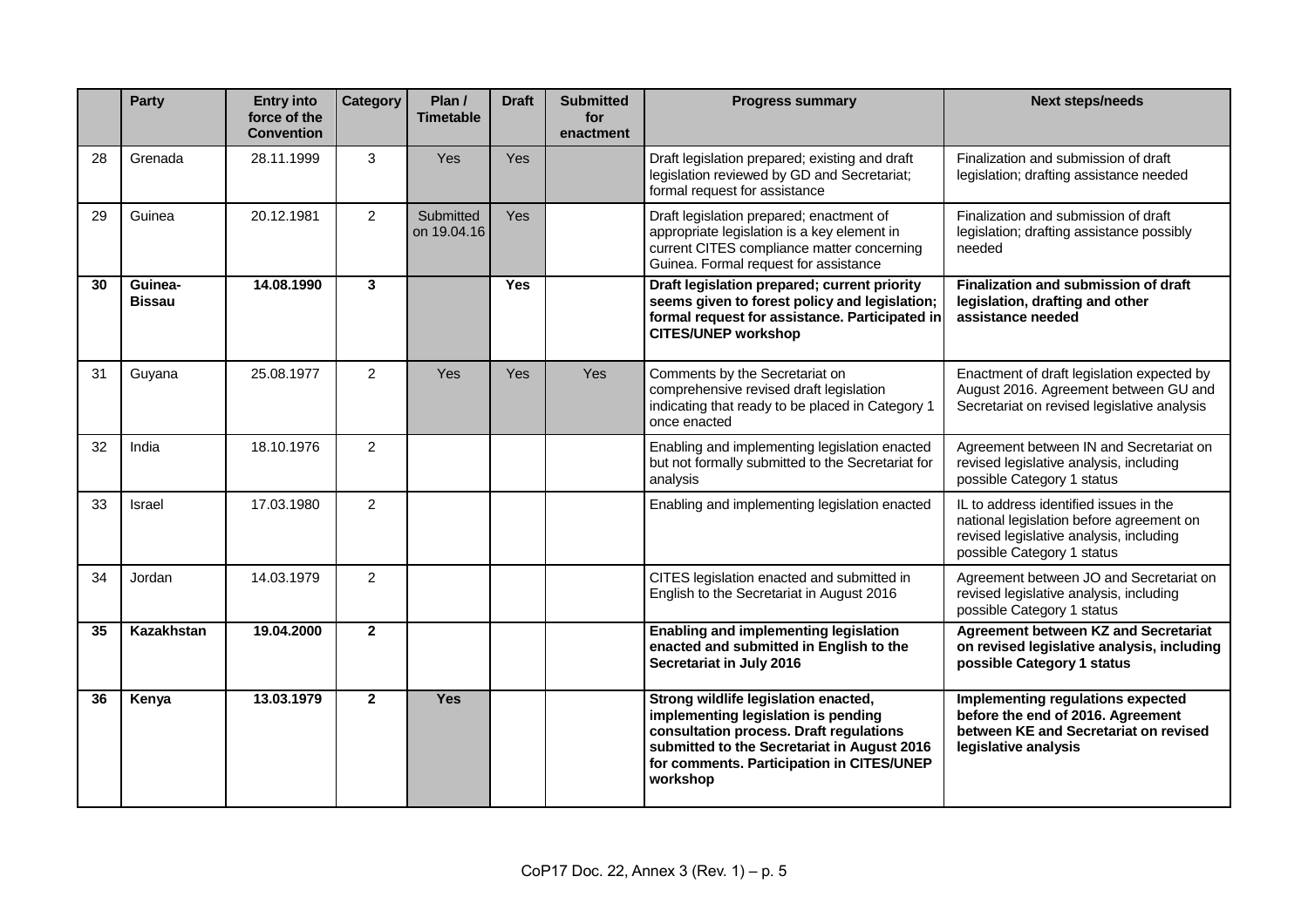|    | <b>Party</b>                           | <b>Entry into</b><br>force of the<br><b>Convention</b> | Category       | Plan /<br><b>Timetable</b>         | <b>Draft</b> | <b>Submitted</b><br>for<br>enactment | <b>Progress summary</b>                                                                                                                                                                                                                            | <b>Next steps/needs</b>                                                                                                                                                                                                          |
|----|----------------------------------------|--------------------------------------------------------|----------------|------------------------------------|--------------|--------------------------------------|----------------------------------------------------------------------------------------------------------------------------------------------------------------------------------------------------------------------------------------------------|----------------------------------------------------------------------------------------------------------------------------------------------------------------------------------------------------------------------------------|
| 37 | Kuwait                                 | 10.11.2002                                             | $\overline{2}$ | Yes                                | Yes          |                                      | CITES legislation enacted; subsequent review<br>by KW and Secretariat identified certain gaps;<br>additional legislation developed and analysed by<br>the Secretariat                                                                              | Finalization and publication of regulation<br>followed by agreement between KW and<br>Secretariat on revised legislative analysis,<br>including possible Category 1 status                                                       |
| 38 | Kyrgyzstan                             | 02.09.2007                                             | $\overline{2}$ |                                    |              |                                      | <b>CITES</b> legislation enacted                                                                                                                                                                                                                   | Agreement between KG and Secretariat on<br>revised legislative analysis                                                                                                                                                          |
| 39 | Lao People's<br>Democratic<br>Republic | 30.05.2004                                             | 3              |                                    |              |                                      | Some legislation in place; however recent<br>mission by the Secretariat to LA revealed<br>important gaps, preventing effective<br>implementation and enforcement. See<br>document SC67Doc. 13                                                      | Develop CITES implementing legislation<br>and amend provisions of existing national<br>laws to prevent that specimens obtained in<br>contravention of national law be legally<br>traded. See document SC67Doc. 13                |
| 40 | Lesotho                                | 30.12.2003                                             | 3              | Yes                                | <b>No</b>    |                                      | Enabling legislation (environmental) enacted;<br>external legislative assessment; review by LS<br>and Secretariat of existing CITES-related<br>legislation; formal request for assistance; draft<br>SSFA prepared; no recent information on status | Conclusion of SSFA for legal consultant to<br>update past reviews of existing legislation,<br>prepare new draft legislation to address<br>gaps, assist with national consultative<br>process and prepare final draft legislation |
| 41 | Liberia                                | 09.06.1981                                             | 3              | <b>Yes</b>                         | <b>Yes</b>   | yes                                  | New wildlife legislation submitted to<br>Parliament for enactment. Expected by mid-<br>2016. Participated in CITES/UNEP workshop                                                                                                                   | Enactment, followed by agreement<br>between LR and Secretariat on revised<br>legislative analysis                                                                                                                                |
| 42 | Libya                                  | 28.04.2003                                             | 3              | Yes                                | Yes          |                                      | Draft legislation prepared but no translation into<br>a working language provided to Secretariat                                                                                                                                                   | Upon receipt of English translation, LY and<br>Secretariat should review draft and agree<br>on any revisions needed to finalize it for<br>submission                                                                             |
| 43 | Malawi                                 | 06.05.1982                                             | $\overline{2}$ | <b>Yes</b>                         | Yes          |                                      | Comprehensive draft legislation prepared and<br>submitted to the Secretariat for comments in<br>August 2016                                                                                                                                        | Finalization and submission of draft<br>legislation                                                                                                                                                                              |
| 44 | Mali                                   | 16.10.1994                                             | $\overline{2}$ | Yes                                | No           |                                      | Commitment to prepare draft legislation but no<br>recent information on status                                                                                                                                                                     | Preparation of draft legislation; drafting<br>assistance possibly needed                                                                                                                                                         |
| 45 | <b>Mauritania</b>                      | 11.06.1998                                             | 3              | <b>Submitted</b><br>on<br>20.04.16 | No           |                                      | Subject to a recommendation to suspend<br>trade since 30 April 2004. Commitment to<br>prepare draft legislation by 2016. Small-<br>scale funding agreement signed and local<br>legal consultant recruited                                          | Preparation and submission of draft<br>legislation                                                                                                                                                                               |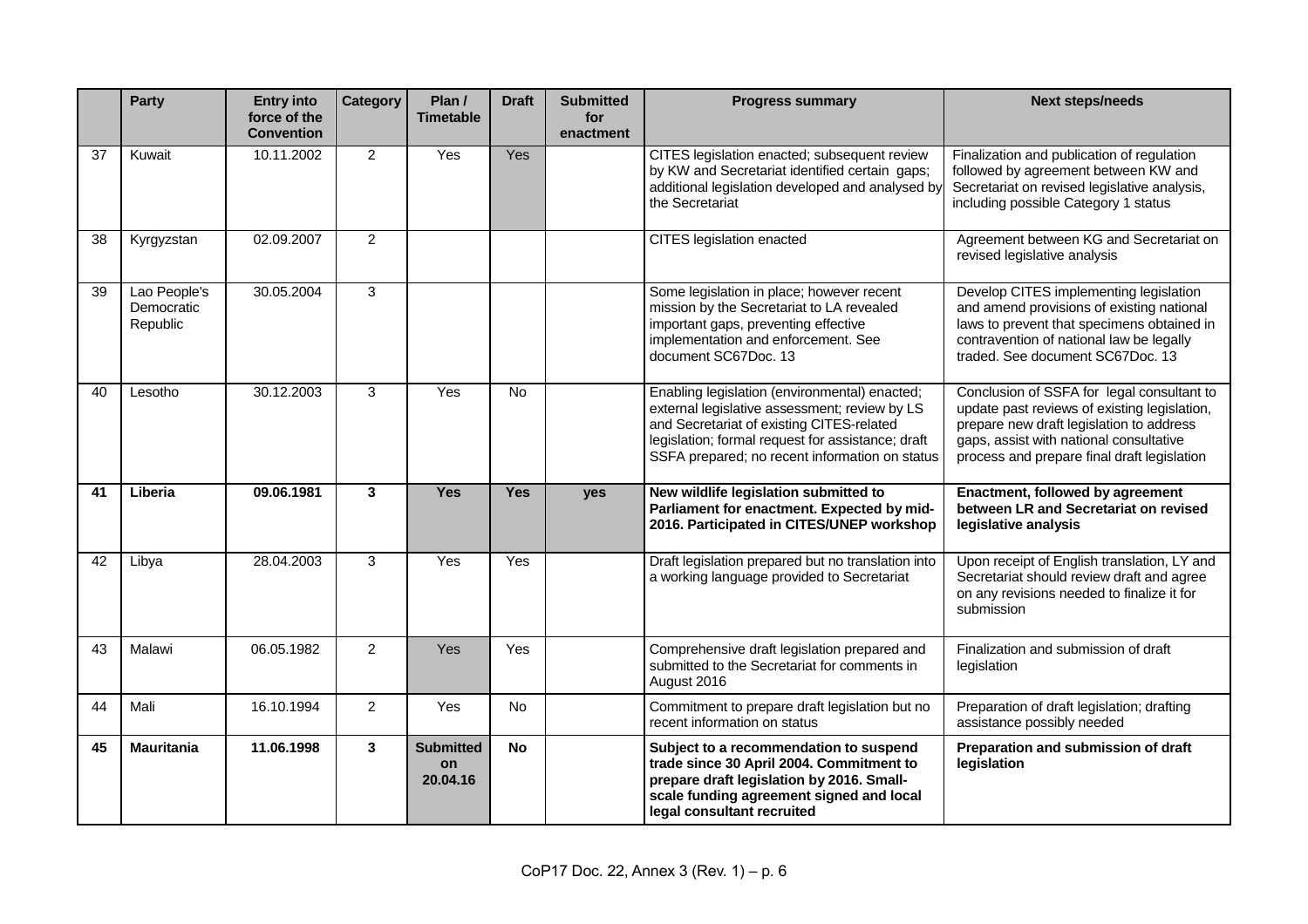|    | <b>Party</b>    | <b>Entry into</b><br>force of the<br><b>Convention</b> | <b>Category</b> | Plan /<br><b>Timetable</b> | <b>Draft</b> | <b>Submitted</b><br>for<br>enactment | <b>Progress summary</b>                                                                                                                                                                                                       | <b>Next steps/needs</b>                                                                                                                                            |
|----|-----------------|--------------------------------------------------------|-----------------|----------------------------|--------------|--------------------------------------|-------------------------------------------------------------------------------------------------------------------------------------------------------------------------------------------------------------------------------|--------------------------------------------------------------------------------------------------------------------------------------------------------------------|
| 46 | Mongolia        | 04.04.1996                                             | $\overline{2}$  |                            |              |                                      | CITES legislation enacted; text reviewed by MN<br>and Secretariat and points for clarification as<br>well as need for implementing legislation were<br>identified; no recent information on status                            | Agreement by MN and Secretariat on<br>revised legislative analysis, including need<br>for implementing legislation                                                 |
| 47 | Montenegro      | 03.06.2006                                             | 2               |                            | yes          | yes                                  | CITES enabling legislation finalized and<br>submitted for enactment; enactment expected<br>in 2016 or 2017                                                                                                                    | Enactment and agreement between ME<br>and the Secretariat on revised legislative<br>analysis                                                                       |
| 48 | Morocco         | 14.01.1976                                             | $\overline{2}$  | <b>Yes</b>                 | Yes          |                                      | Comprehensive CITES enabling legislation<br>enacted; implementing legislation enacted                                                                                                                                         | Agreement between MA and Secretariat<br>on revised legislative analysis                                                                                            |
| 49 | Mozambique      | 23.06.1981                                             | $\overline{2}$  | <b>Yes</b>                 | <b>Yes</b>   | <b>Yes</b>                           | <b>CITES-specific legislation enacted. A</b><br>comprehensive implementing regulation<br>has been approved by the Government and<br>is in process of publication. Participated in<br><b>CITES/UNEP workshop</b>               | Publication of implementing regulation.<br><b>Agreement between MO and Secretariat</b><br>on revised legislative analysis,<br>including possible Category 1 status |
| 50 | Myanmar         | 11.09.1997                                             | 3               |                            |              |                                      | Revised CITES legislation under preparation<br>and in the process of submission to Parliament<br>- may be enacted by the end of 2016.<br>Implementing rules and regulations still to be<br>prepared                           | Adoption and agreement between MM and<br>Secretariat on revised legislative analysis<br>and possibly development of revised<br>regulations                         |
| 51 | Nepal           | 16.09.1975                                             | 3               | Yes                        | Yes          | Yes                                  | Draft legislation prepared and submitted<br>several years ago but still pending enactment.<br>New Constitution adopted in October 2015                                                                                        | Strong indication that the law will be<br>adopted during the present assembly of<br>parliament.                                                                    |
| 52 | Niger           | 07.12.1975                                             | 3               | Submitted<br>on 12.04.16   | Yes          |                                      | Comprehensive draft legislation prepared; text<br>reviewed by NE and Secretariat. SSFA signed<br>and external legal consultant recruited                                                                                      | Finalization of draft legislation and<br>submission for enactment                                                                                                  |
| 53 | <b>Pakistan</b> | 19.07.1976                                             | $\overline{2}$  |                            |              |                                      | <b>CITES law enacted at federal level;</b><br>implementing regulations under<br>development with external assistance.<br>Comments on draft provided by the<br>Secretariat in May 2016 and revised draft are<br>being prepared | Finalization and submission of<br>implementing regulations; agreement<br>between PK and Secretariat on revised<br>legislative analysis                             |
| 54 | Palau           | 15.07.2004                                             | 3               | Yes                        | Yes          |                                      | Secretariat provided comments on<br>comprehensive draft legislation in December<br>2014; no recent information on status                                                                                                      | Enactment and agreement between PW<br>and the Secretariat on revised legislative<br>analysis                                                                       |
| 55 | Philippines     | 16.11.1981                                             | $\overline{2}$  |                            |              |                                      | CITES enabling and implementing legislation<br>enacted                                                                                                                                                                        | Agreement between PH and Secretariat on<br>revised legislative analysis, including<br>possible Category 1 status                                                   |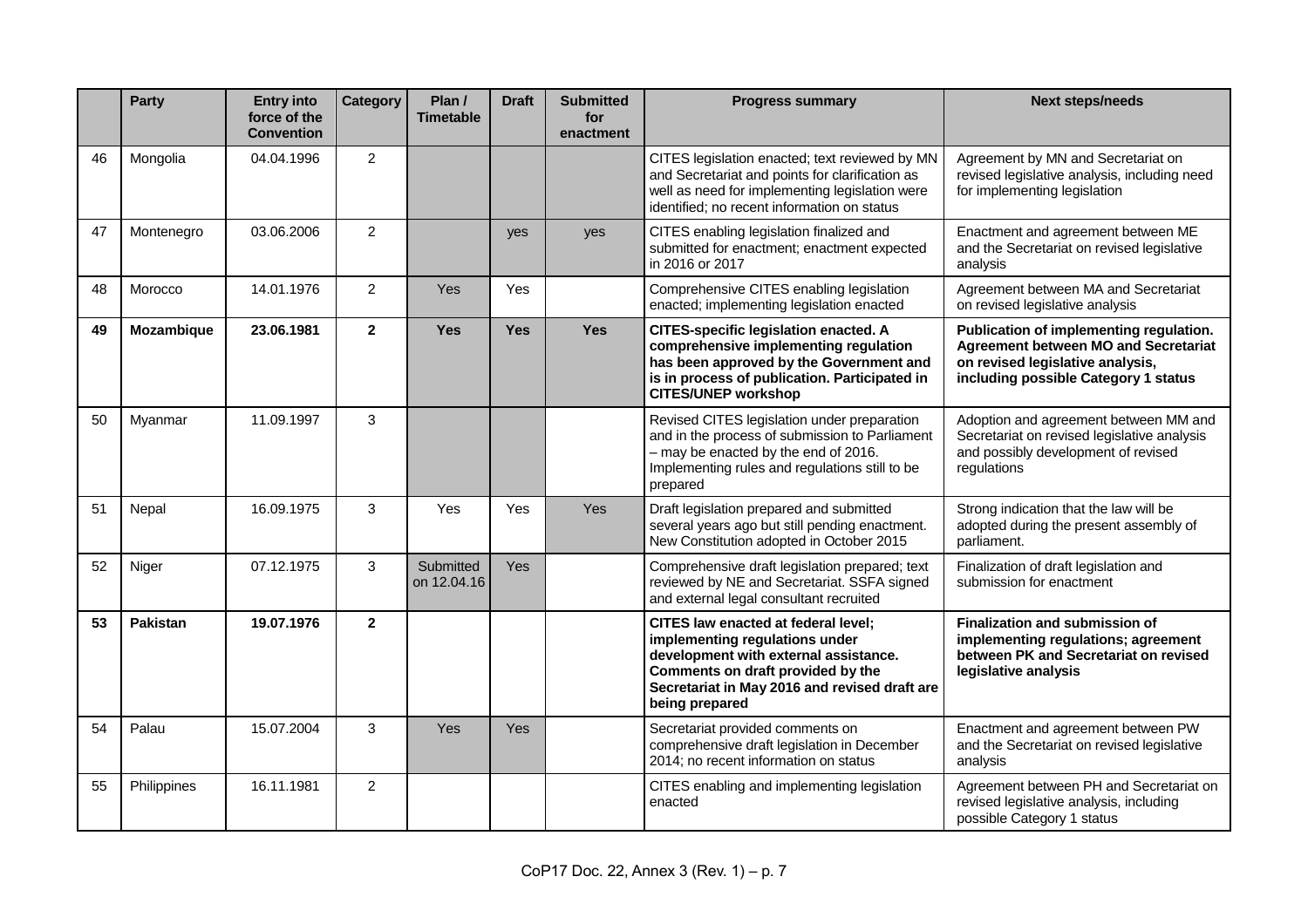|    | Party                                         | <b>Entry into</b><br>force of the<br><b>Convention</b> | Category       | Plan /<br><b>Timetable</b>                | <b>Draft</b> | <b>Submitted</b><br>for<br>enactment | <b>Progress summary</b>                                                                                                                                                                                                                                                             | <b>Next steps/needs</b>                                                                                                                                                                                           |
|----|-----------------------------------------------|--------------------------------------------------------|----------------|-------------------------------------------|--------------|--------------------------------------|-------------------------------------------------------------------------------------------------------------------------------------------------------------------------------------------------------------------------------------------------------------------------------------|-------------------------------------------------------------------------------------------------------------------------------------------------------------------------------------------------------------------|
| 56 | Rwanda                                        | 18.01.1981                                             | $\mathbf{3}$   | <b>Submitted</b><br><b>on</b><br>08.01.16 | <b>Yes</b>   |                                      | Draft submitted to the Secretariat in 2012<br>revealed significant gaps that had not been<br>addressed in revised draft bill submitted to<br>the Secretariat in April 2016; formal request<br>for assistance still pending; draft legislative<br>plan not agreed by the Secretariat | Revision and finalization of draft and<br>submission for enactment.                                                                                                                                               |
| 57 | Saint Kitts and<br><b>Nevis</b>               | 15.05.1994                                             | $\overline{2}$ |                                           |              |                                      | CITES legislation enacted                                                                                                                                                                                                                                                           | Agreement between KN and Secretariat on<br>revised legislative analysis, including<br>possible Category 1 status                                                                                                  |
| 58 | Saint Lucia                                   | 15.03.1983                                             | $\overline{2}$ | Yes                                       | Yes          |                                      | CITES enabling legislation enacted;<br>implementing legislation still under<br>development; legislative status and gaps<br>reviewed by LC and Secretariat. SSFA under<br>development                                                                                                | Finalization and submission of draft<br>implementing legislation.                                                                                                                                                 |
| 59 | <b>Saint Vincent</b><br>and the<br>Grenadines | 28.02.1989                                             | $\overline{2}$ | Yes                                       | Yes          |                                      | Comprehensive draft legislation prepared;<br>existing and draft legislation reviewed by VC<br>and Secretariat; formal request for assistance;<br>draft small-scale funding agreement under<br>review by VC                                                                          | Under draft SSFA, local legal consultant to<br>review existing legislation, prepare new<br>draft legislation to address gaps, assist<br>with national consultative process and<br>prepare final draft legislation |
| 60 | Samoa                                         | 07.02.2005                                             | 3              | Yes                                       | <b>No</b>    |                                      | Draft legislation prepared and in process of<br>submission; formal request for assistance                                                                                                                                                                                           | Finalization and submission of draft<br>legislation; drafting assistance provided by<br><b>NZ</b>                                                                                                                 |
| 61 | Sao Tome and<br>Principe                      | 07.11.2001                                             | 3              | Yes                                       | No           |                                      | Commitment to prepare draft legislation; formal<br>request for assistance; no recent information on<br>status                                                                                                                                                                       | Preparation of draft legislation; drafting<br>assistance needed                                                                                                                                                   |
| 62 | Sierra Leone                                  | 26.01.1995                                             | 3              | Yes                                       | Yes          |                                      | Wildlife Policy and Forest Policy adopted;<br>amendments to related laws and regulations<br>underway. No recent information on status                                                                                                                                               | Review/revision of draft legislation by SL<br>and Secretariat; finalization and<br>submission of draft legislation                                                                                                |
| 63 | Seychelles                                    | 09.05.1977                                             | 3              | Yes                                       | Yes          |                                      | Draft enabling legislation prepared with input<br>from the Secretariat.                                                                                                                                                                                                             | Submission of draft legislation for adoption<br>and enactment. Category 1 status is<br>pending adoption and entry into force                                                                                      |
| 64 | Solomon<br>Islands                            | 24.06.2007                                             | 3              | Yes                                       | <b>No</b>    |                                      | Commitment to prepare draft legislation; review<br>of existing legislation underway                                                                                                                                                                                                 | Preparation of draft legislation; drafting<br>assistance possibly needed                                                                                                                                          |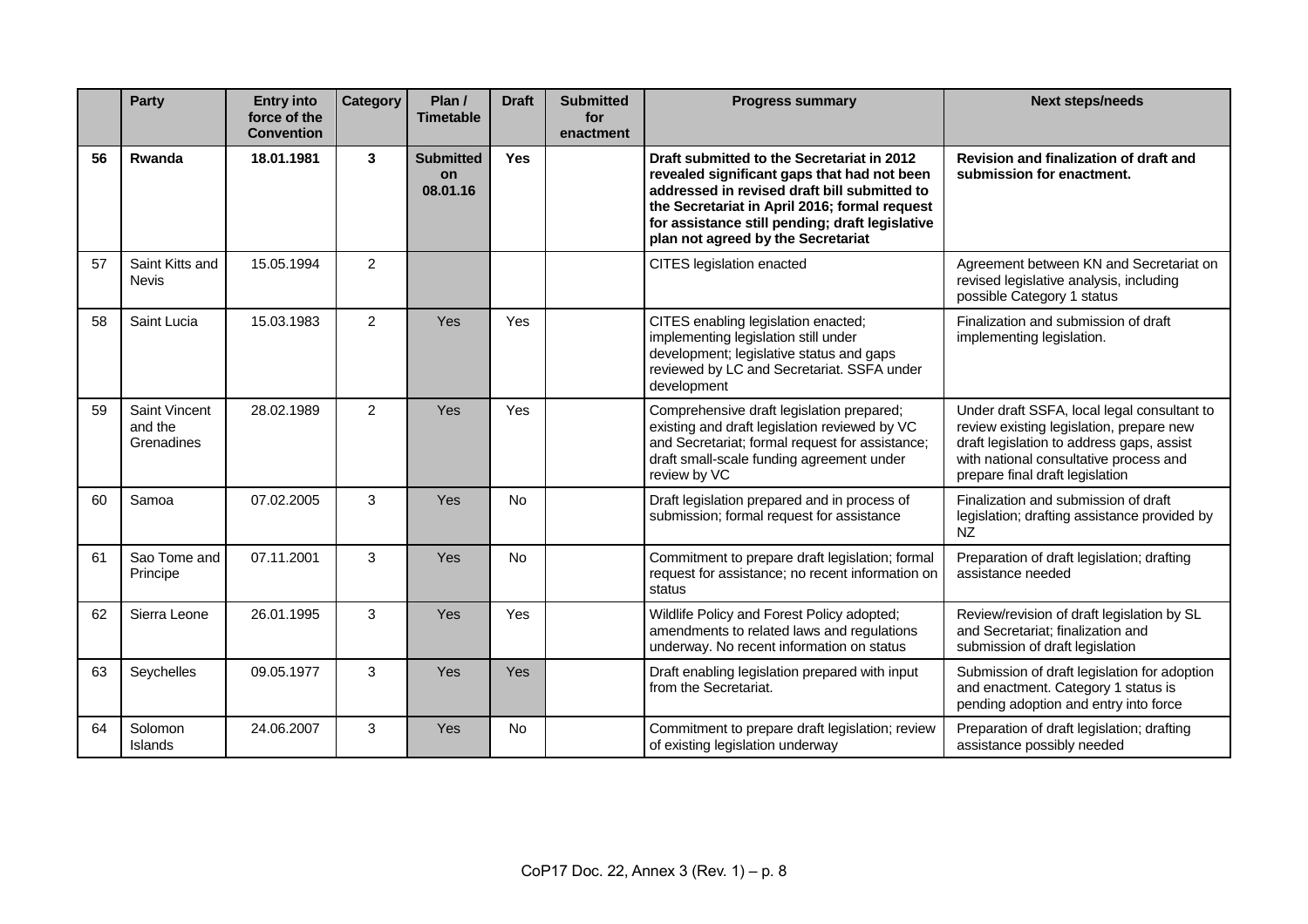|    | <b>Party</b>                                       | <b>Entry into</b><br>force of the<br><b>Convention</b> | Category       | Plan /<br><b>Timetable</b> | <b>Draft</b> | <b>Submitted</b><br>for<br>enactment | <b>Progress summary</b>                                                                                                                                                                     | <b>Next steps/needs</b>                                                                                                                                          |
|----|----------------------------------------------------|--------------------------------------------------------|----------------|----------------------------|--------------|--------------------------------------|---------------------------------------------------------------------------------------------------------------------------------------------------------------------------------------------|------------------------------------------------------------------------------------------------------------------------------------------------------------------|
| 65 | Somalia                                            | 02.03.1986                                             | $\overline{3}$ | <b>Yes</b>                 |              |                                      | Subject to a recommendation to suspend<br>trade since 30 April 2004. Letter received on<br>21 December 2015 expressing willingness<br>to cooperate. Participated in CITES/UNEP<br>workshop. | SSFA/project proposal under<br>development with UNEP. Review of<br>existing legislation and institutional<br>capacities and preparation of draft<br>legislation. |
| 66 | Sri Lanka                                          | 02.08.1979                                             | 3              | <b>Yes</b>                 | Yes          | Yes                                  | Draft and comprehensive revised draft<br>legislation prepared and submitted for<br>enactment. Implementing regulation under<br>development as well                                          | Enactment and agreement between LK<br>and Secretariat on revised legislative<br>analysis, including possible Category 1<br>status                                |
| 67 | Sudan                                              | 24.01.1983                                             | $\overline{2}$ | Yes                        | Yes          | Yes                                  | Draft legislation submitted to parliament several<br>years ago; no recent information on status                                                                                             | Review by SD and Secretariat and<br>possible revision/updating of submitted<br>legislation might facilitate its enactment                                        |
| 68 | Suriname                                           | 15.02.1981                                             | $\overline{2}$ | Yes                        | Yes          |                                      | Final draft legislation developed under small-<br>scale funding agreement between SR and<br>Secretariat; under consideration for submission                                                 | Enactment, followed by agreement<br>between SR and Secretariat on revised<br>legislative analysis                                                                |
| 69 | Swaziland                                          | 27.05.1997                                             | 3              | <b>Yes</b>                 | <b>Yes</b>   |                                      | Comprehensive draft and revised draft<br>legislation prepared; revised draft submitted to<br>the Secretariat. Finalization and submission<br>expected before the end of 2016                | Finalization and submission of draft<br>legislation for adoption and enactment.                                                                                  |
| 70 | Syrian Arab<br>Republic                            | 29.07.2003                                             | 3              | <b>Yes</b>                 | <b>Yes</b>   |                                      | Comprehensive draft legislation prepared and<br>submitted to Prime Minister for discussion;<br>English translation provided to Secretariat.<br>Formal request for assistance.               | Review/revision of draft legislation by SY<br>and Secretariat; finalization and<br>submission of draft legislation                                               |
| 71 | The former<br>Yugoslav<br>Republic of<br>Macedonia | 02.10.2000                                             | $\overline{2}$ |                            |              |                                      | CITES legislation enacted and submitted in<br>English to the Secretariat                                                                                                                    | Agreement between MK and Secretariat<br>on revised legislative analysis, including<br>possible Category 1 status                                                 |
| 72 | Togo                                               | 21.01.1979                                             | $\overline{2}$ |                            |              |                                      | Enabling and implementing legislation enacted<br>but not submitted to the Secretariat for analysis.<br>Indications are that the legislation is under<br>revision in the near future         | Agreement between TG and Secretariat on<br>revised legislative analysis                                                                                          |
| 73 | Trinidad and<br>Tobago                             | 18.04.1984                                             | $\overline{2}$ | Yes                        | Yes          |                                      | Comprehensive draft legislation prepared;<br>existing and draft legislation reviewed by TT<br>and Secretariat; formal request for assistance                                                | Finalization and submission of draft<br>legislation; drafting assistance needed                                                                                  |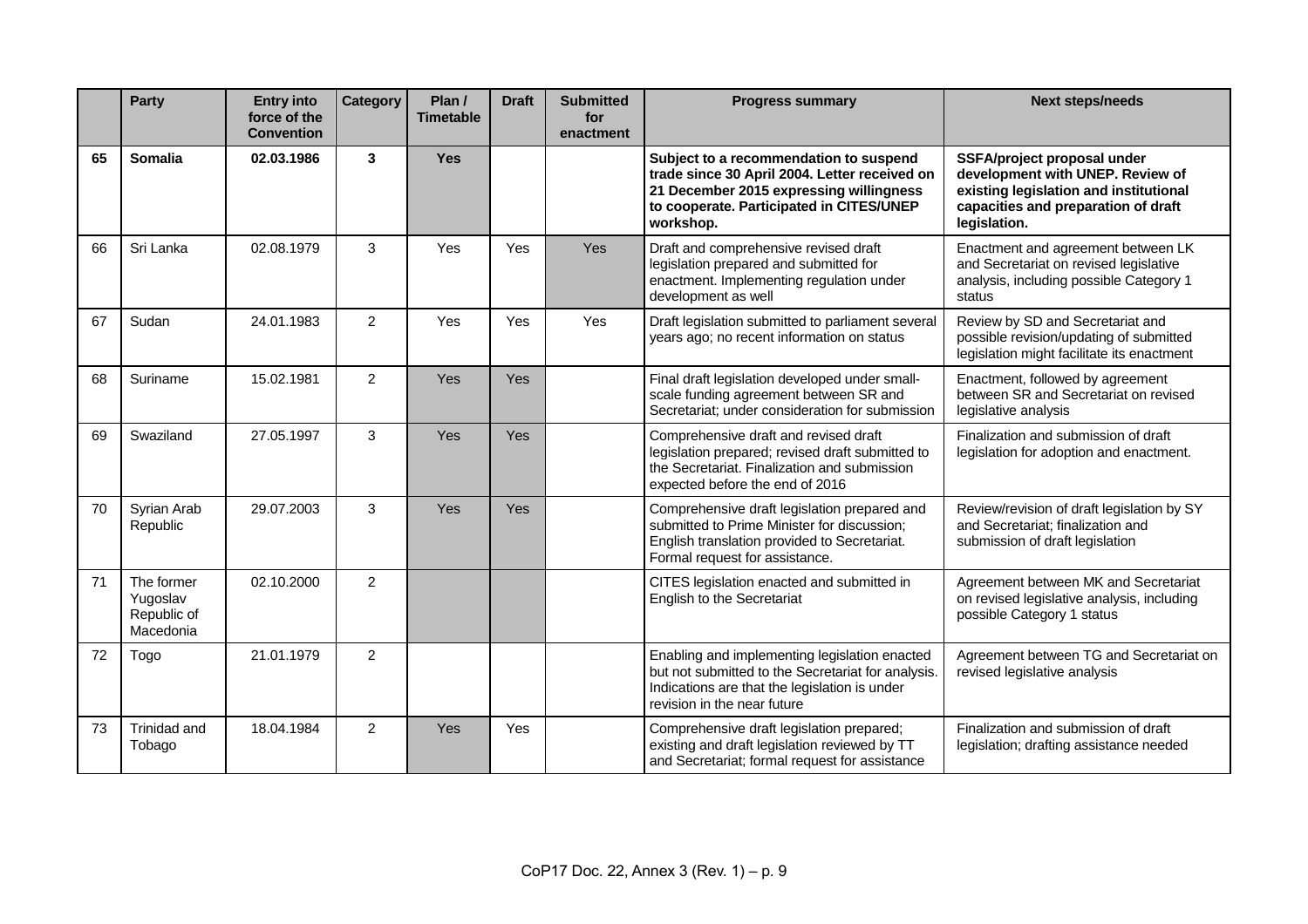|    | Party                                                  | <b>Entry into</b><br>force of the<br><b>Convention</b> | <b>Category</b> | Plan/<br><b>Timetable</b> | <b>Draft</b> | <b>Submitted</b><br>for<br>enactment | <b>Progress summary</b>                                                                                                                                                                                                       | <b>Next steps/needs</b>                                                                                                   |
|----|--------------------------------------------------------|--------------------------------------------------------|-----------------|---------------------------|--------------|--------------------------------------|-------------------------------------------------------------------------------------------------------------------------------------------------------------------------------------------------------------------------------|---------------------------------------------------------------------------------------------------------------------------|
| 74 | Tunisia                                                | 01.07.1975                                             | $\mathfrak{p}$  | <b>Yes</b>                | <b>Yes</b>   |                                      | Comprehensive draft and revised draft<br>legislation prepared; text reviewed by TN and<br>Secretariat; government legal advisor now<br>reviewing text                                                                         | Finalization and submission of draft<br>legislation                                                                       |
| 75 | Uganda                                                 | 16.10.1991                                             | 3               | Yes                       | Yes          | <b>Yes</b>                           | Uganda Wildlife Bill 2015 approved by Cabinet<br>and expected to be adopted by Parliament<br>before the end of 2016. Additional Order<br>expected to be considered by newly constituted<br>Cabinet before end of 2016 as well | Enactment and entering into force,<br>followed by agreement between UG and<br>Secretariat on revised legislative analysis |
| 76 | <b>United</b><br><b>Republic of</b><br><b>Tanzania</b> | 27.02.1980                                             | $\overline{2}$  |                           | <b>Yes</b>   | <b>Yes</b>                           | <b>CITES legislation enacted for United</b><br>Republic of Tanzania mainland; legislation<br>for Zanzibar finalized and submitted for<br>enactment. Participated in CITES/UNEP<br>workshop                                    | <b>Enactment of legislation for Zanzibar;</b><br>internal and external assistance seems<br>available                      |
| 77 | Uzbekistan                                             | 08.10.1997                                             | 2               | Yes                       | <b>Yes</b>   |                                      | Draft legislation prepared; currently under<br>discussion; no translation in a working<br>language has been provided to the Secretariat                                                                                       | Finalization and submission of draft<br>legislation                                                                       |
| 78 | Zambia                                                 | 22.02.1981                                             | 2               | Yes                       | <b>No</b>    |                                      | CITES legislation enacted; subsequent review<br>by ZM and Secretariat identified certain<br>legislative gaps; ZM has been developing draft<br>legislation to address gaps; no recent<br>information on status                 | Finalization and submission of draft<br>supplemental legislation                                                          |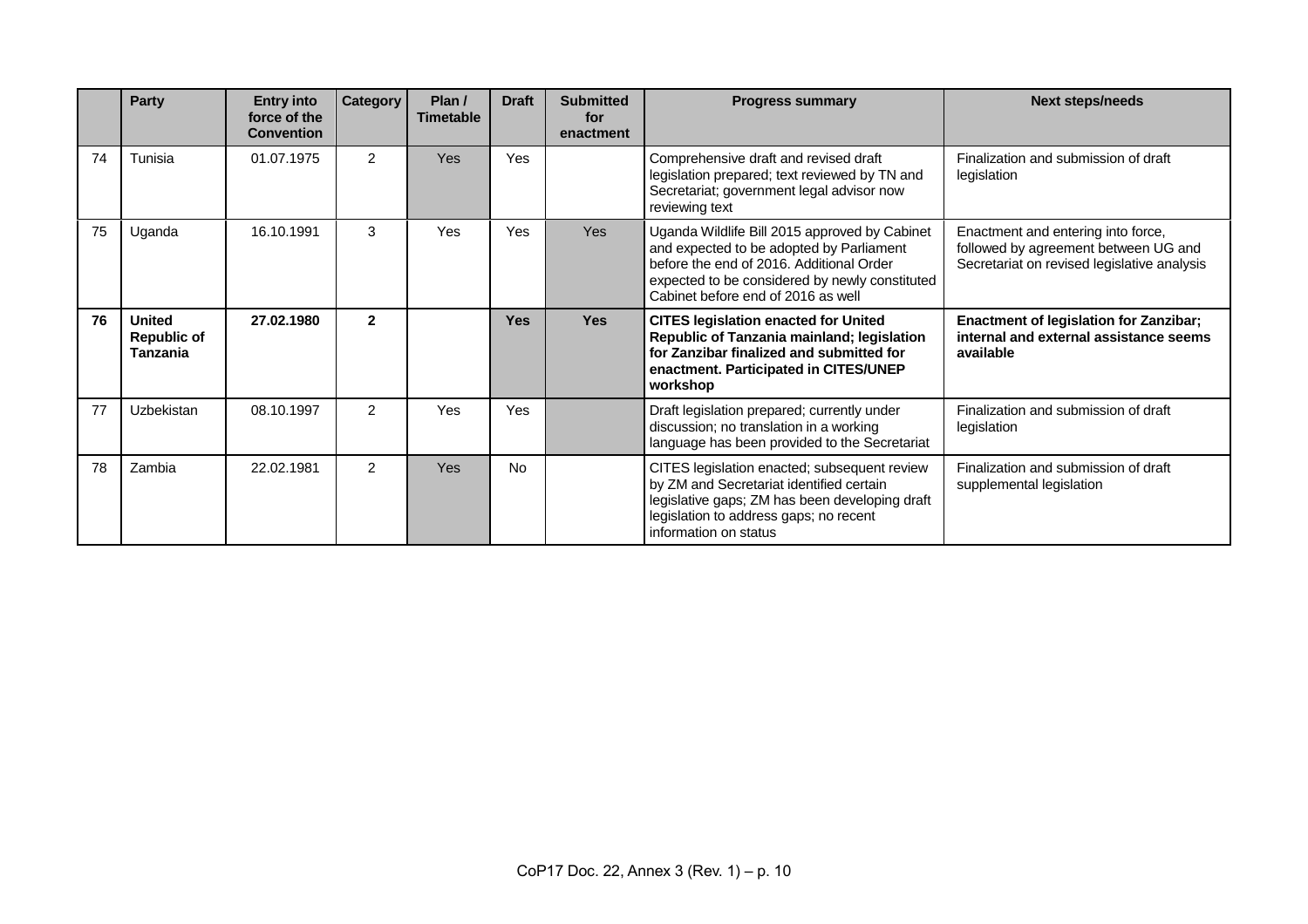### **Table 2: Parties that had been party to the Convention for five years or less as of March 2013 or that acceded later (Status updated 1 September 2016)**

|                | Party                     | Entry into<br>force | Cat. | Plan/<br>Timetable             | <b>Draft</b> | Submitted for<br>enactment | Progress summary                                                                                                                                                                                        | Next steps/needs                                                                                                               |
|----------------|---------------------------|---------------------|------|--------------------------------|--------------|----------------------------|---------------------------------------------------------------------------------------------------------------------------------------------------------------------------------------------------------|--------------------------------------------------------------------------------------------------------------------------------|
|                | Angola                    | 31.12.2013          | 3    | Submitted<br>on 11 May<br>2016 |              |                            | Formal request for assistance; Secretariat legislative and<br>technical assistance mission carried out recently.<br>Participated in CITES/UNEP legislative workshop. SSFA<br>under discussion with UNEP | Preparation and submission of draft<br>legislation.                                                                            |
| 2              | Armenia                   | 21.01.2009          | P    |                                |              |                            | CITES legislation enacted. One decree translated thanks to<br>generous support by Norway but not sufficient for Category<br>1 status                                                                    | Agreement between Armenia and the<br>Secretariat on the legislative analysis                                                   |
| 3              | Bahrain                   | 17.11.2012          | P    |                                |              |                            | Comprehensive draft legislation prepared and under<br>internal discussion                                                                                                                               | Finalization and submission of draft<br>legislation                                                                            |
| 4              | Bosnia and<br>Herzegovina | 21.04.2009          | P    | <b>No</b>                      | No.          |                            | Commitment to prepare draft legislation; formal request for<br>assistance                                                                                                                               | Preparation of draft legislation; drafting<br>assistance needed                                                                |
| 5              | Iraq                      | 06.05.2014          | P    |                                |              |                            | Consultations between IQ and Secretariat are in early<br>stages                                                                                                                                         | Review by IQ and Secretariat of existing<br>CITES-related legislation                                                          |
| 6              | Lebanon                   | 26.05.2013          | P    |                                |              |                            | Consultations between LB and Secretariat are in early<br>stages; possible Secretariat technical assistance mission<br>for new Party                                                                     | Review by LB and Secretariat of existing<br>CITES-related legislation and agreement on<br>legislative analysis                 |
| $\overline{7}$ | <b>Maldives</b>           | 12.03.2013          | P    |                                | Yes          |                            | Draft legislation prepared and ready to be submitted for<br>enactment                                                                                                                                   | Enactment and agreement between MV and<br>Secretariat on revised legislative analysis,<br>including possible Category 1 status |
| 8              | Oman                      | 17.06.2008          | P    | Yes                            | <b>No</b>    |                            | Commitment to prepare draft legislation but no recent<br>information on status                                                                                                                          | Preparation of draft legislation                                                                                               |
| 9              | Tajikistan                | 30.03.2016          | P    |                                |              |                            | Consultations between Tajikistan and Secretariat are in<br>early stages                                                                                                                                 | Review of existing CITES-related legislation<br>and preparation of draft to fill possible gaps                                 |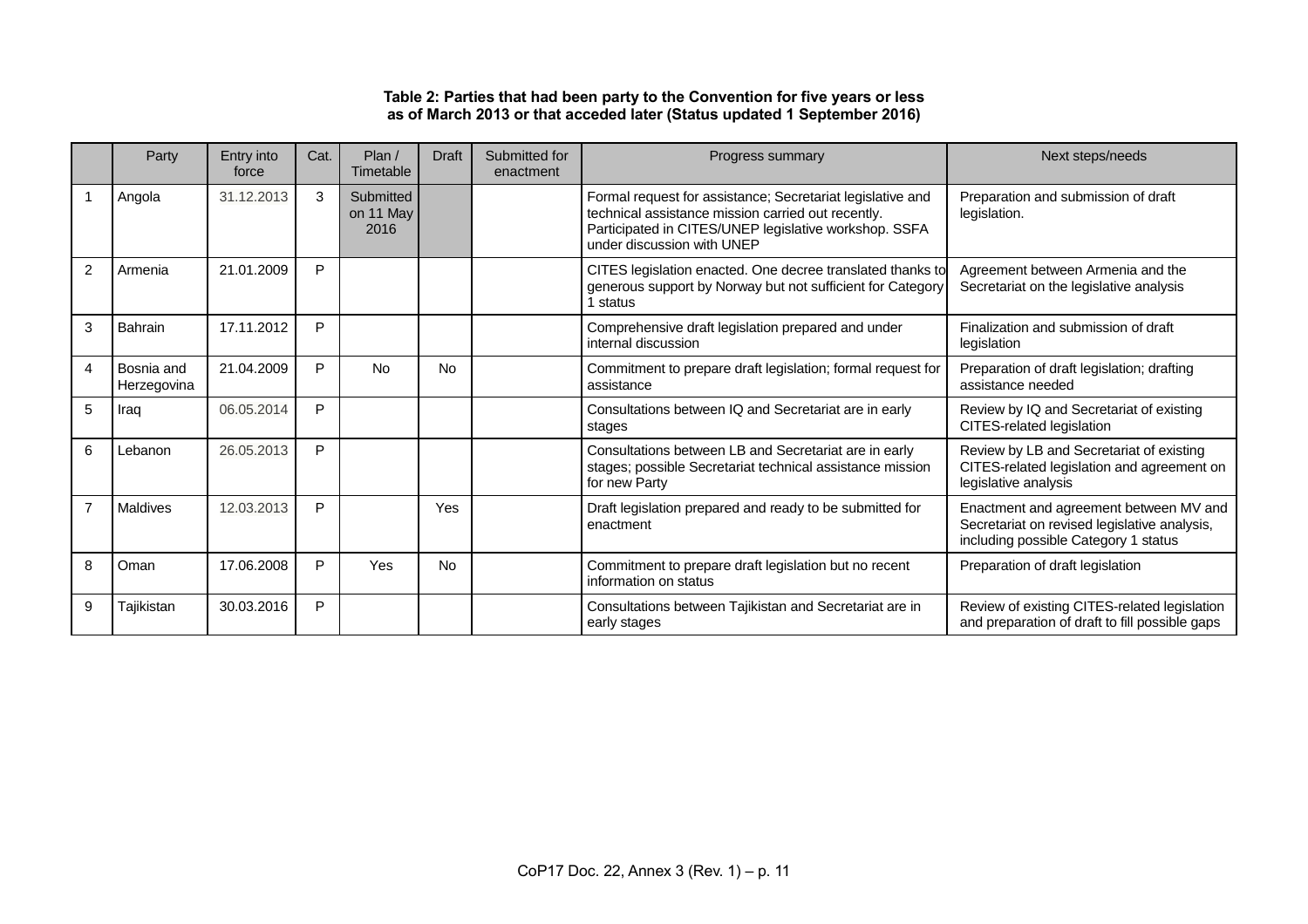# **Table 3: Dependent territories (Status updated 1 September 2016)**

| Dependent territory                   | Category       | Plan /<br><b>Timeline</b>            | <b>Draft</b> | Submitted for<br>enactment | Dep.      | Progress summary                                                                                                                                                                                    | Next steps/needs                                                                                                                                                                                                                 |
|---------------------------------------|----------------|--------------------------------------|--------------|----------------------------|-----------|-----------------------------------------------------------------------------------------------------------------------------------------------------------------------------------------------------|----------------------------------------------------------------------------------------------------------------------------------------------------------------------------------------------------------------------------------|
| American Samoa                        | $\mathbf{1}$   |                                      |              |                            | <b>US</b> |                                                                                                                                                                                                     |                                                                                                                                                                                                                                  |
| Anguilla                              | $\mathbf{1}$   |                                      |              |                            | <b>GB</b> |                                                                                                                                                                                                     |                                                                                                                                                                                                                                  |
| Aruba                                 | $\overline{c}$ |                                      |              |                            | NL        | CITES legislation enacted                                                                                                                                                                           | Agreement between NL and Secretariat<br>on revised legislative analysis, including<br>possible Category 1 status                                                                                                                 |
| <b>Bailiwick of Guernsey</b>          | 3              | Yes                                  | Yes          |                            | <b>GB</b> | Comprehensive enabling and<br>implementing legislation drafted and<br>currently passing through Guernsey's<br>legislative process                                                                   | Guernsey's CITES Ordinance pending<br>enactment. Guernsey's Scientific<br>Authority will be appointed prior to its<br>enactment. Once it has been adopted<br>and its SA appointed it will qualify for<br>inclusion in Category 1 |
| <b>Bailiwick of Jersey</b>            | 1              |                                      |              |                            | <b>GB</b> |                                                                                                                                                                                                     |                                                                                                                                                                                                                                  |
| Bermuda                               | $\overline{2}$ | Timetable<br>submitted<br>on 7/01/16 | <b>No</b>    |                            | GB        | Commitment to prepare draft legislation;<br>CITES workshop for Overseas<br>Territories and CDs held earlier this<br>year; draft text should soon be<br>submitted to the Secretariat for<br>comments | Preparation of draft legislation                                                                                                                                                                                                 |
| <b>British Indian Ocean Territory</b> | $\mathbf{1}$   |                                      |              |                            | GB        |                                                                                                                                                                                                     |                                                                                                                                                                                                                                  |
| <b>British Virgin Islands</b>         | $\overline{c}$ | Timetable<br>submitted<br>on 7/01/16 | Yes          |                            | <b>GB</b> | Comments on draft amendment<br>submitted by the Secretariat                                                                                                                                         | Finalization of draft legislation taking into<br>account comments provided by the<br>Secretariat                                                                                                                                 |
| Cayman Islands (CIG)                  | 2              | Yes                                  | Yes          | Yes                        | <b>GB</b> | The Cayman Islands' enacted<br>Endangered Species (Trade and<br>Transport) Law, Regulations and<br>Amendment were submitted to the<br>Secretariat on 22 August 2016                                 | Agreement between UK/CIG on revised<br>legislative analysis, including possible<br>Category 1 status                                                                                                                             |
| French Guiana                         | $\mathbf{1}$   |                                      |              |                            | <b>FR</b> |                                                                                                                                                                                                     |                                                                                                                                                                                                                                  |
| French Polynesia                      | $\overline{2}$ |                                      |              |                            | <b>FR</b> | CITES legislation enacted                                                                                                                                                                           | Agreement between FR and Secretariat<br>on revised legislative analysis, including<br>possible Category 1 status                                                                                                                 |
| Gibraltar                             | $\mathbf{1}$   |                                      |              |                            | GB        |                                                                                                                                                                                                     |                                                                                                                                                                                                                                  |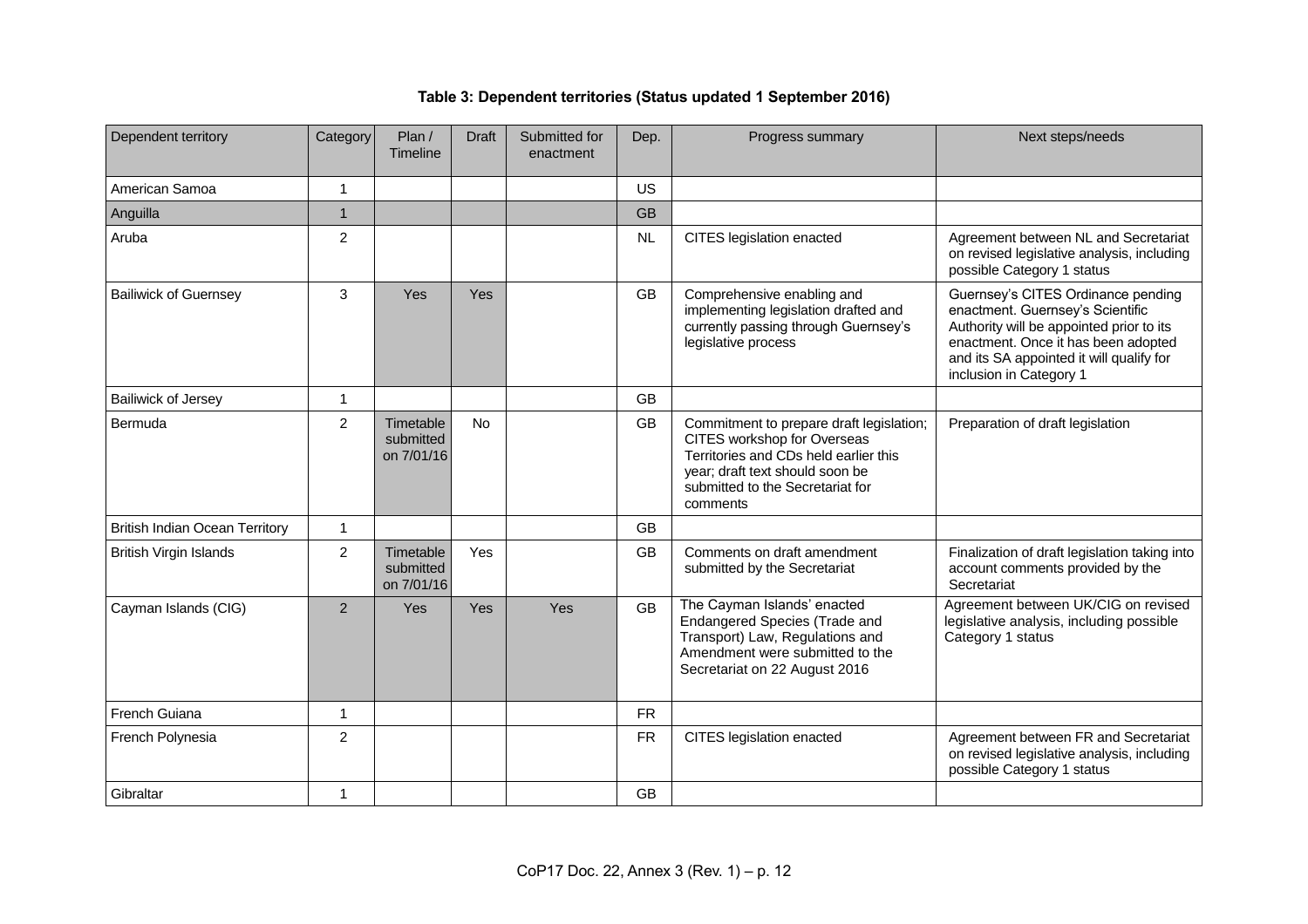| Dependent territory                                     | Category       | Plan /<br>Timeline                   | <b>Draft</b> | Submitted for<br>enactment | Dep.      | Progress summary                                                                                                                                                                                                                                                                  | Next steps/needs                                                                                                                                                                   |
|---------------------------------------------------------|----------------|--------------------------------------|--------------|----------------------------|-----------|-----------------------------------------------------------------------------------------------------------------------------------------------------------------------------------------------------------------------------------------------------------------------------------|------------------------------------------------------------------------------------------------------------------------------------------------------------------------------------|
| Greenland                                               | 2              |                                      |              |                            | DK        | Comprehensive CITES legislation<br>enacted; review by Greenland and<br>Secretariat identified possible gaps;<br>Greenland and Secretariat now<br>reviewing the matter again                                                                                                       | Agreement by Greenland and<br>Secretariat on revised legislative<br>analysis, including possible Category 1<br>status                                                              |
| Guadeloupe                                              | $\mathbf{1}$   |                                      |              |                            | <b>FR</b> |                                                                                                                                                                                                                                                                                   |                                                                                                                                                                                    |
| Guam                                                    | 1              |                                      |              |                            | <b>US</b> |                                                                                                                                                                                                                                                                                   |                                                                                                                                                                                    |
| Hong Kong SAR                                           | 1              |                                      |              |                            | <b>CN</b> |                                                                                                                                                                                                                                                                                   |                                                                                                                                                                                    |
| Isle of Man                                             | $\mathbf{1}$   |                                      |              |                            | <b>GB</b> |                                                                                                                                                                                                                                                                                   |                                                                                                                                                                                    |
| Macao SAR                                               | $\overline{2}$ | Yes                                  | Yes          | Yes                        | <b>CN</b> | Comprehensive draft legislation<br>prepared and submitted for enactment<br>but no recent information on status                                                                                                                                                                    | Enactment, followed by agreement<br>between Macao SAR and Secretariat on<br>revised legislative analysis                                                                           |
| Martinique                                              | 1              |                                      |              |                            | <b>FR</b> |                                                                                                                                                                                                                                                                                   |                                                                                                                                                                                    |
| Montserrat                                              | $\overline{2}$ | Timetable<br>submitted<br>on 7/01/16 | Yes          | Yes                        | <b>GB</b> | Amended Trade in Endangered<br>Species submitted to the Secretariat for<br>comments on 13 May 2016                                                                                                                                                                                | Enactment of legislation and agreement<br>on revised legislative analysis, including<br>Category 1 status                                                                          |
| <b>Netherlands Antilles</b>                             | $\overline{2}$ |                                      |              |                            | <b>NL</b> | CITES legislation enacted                                                                                                                                                                                                                                                         | Agreement between NL and Secretariat<br>on revised legislative analysis, including<br>possible Category 1 status                                                                   |
| New Caledonia                                           | 2              | Yes                                  | Yes          |                            | <b>FR</b> | Draft legislation prepared but no recent<br>information on status                                                                                                                                                                                                                 | Finalization and submission of draft<br>legislation                                                                                                                                |
| Northern Mariana Islands                                | $\mathbf{1}$   |                                      |              |                            | <b>US</b> |                                                                                                                                                                                                                                                                                   |                                                                                                                                                                                    |
| Pitcairn Islands                                        | $\mathbf{1}$   |                                      |              |                            | <b>GB</b> |                                                                                                                                                                                                                                                                                   |                                                                                                                                                                                    |
| Puerto Rico                                             | $\mathbf{1}$   |                                      |              |                            | <b>US</b> |                                                                                                                                                                                                                                                                                   |                                                                                                                                                                                    |
| Réunion                                                 | $\mathbf{1}$   |                                      |              |                            | <b>FR</b> |                                                                                                                                                                                                                                                                                   |                                                                                                                                                                                    |
| Saint Helena, Tristan de Cunha<br>and Ascension Islands | $\overline{c}$ | Timetable<br>submitted<br>on 7/01/16 | Yes          |                            | GB        | The revised draft Ordinance of St<br>Helena entered into force in February<br>2016 and has been submitted to the<br>Secretariat. Tristan da Cunha submitted<br>timetable and is preparing draft<br>legislation. Legislation of Ascension<br>Islands has been placed in Category 1 | Establishment of the Scientific Authority<br>based on the amended Ordinance.<br>Agreement that the legislation can be<br>placed in Category 1 as soon as the SA<br>is operational. |
| Saint Pierre and Miquelon                               | 1              |                                      |              |                            | <b>FR</b> |                                                                                                                                                                                                                                                                                   |                                                                                                                                                                                    |